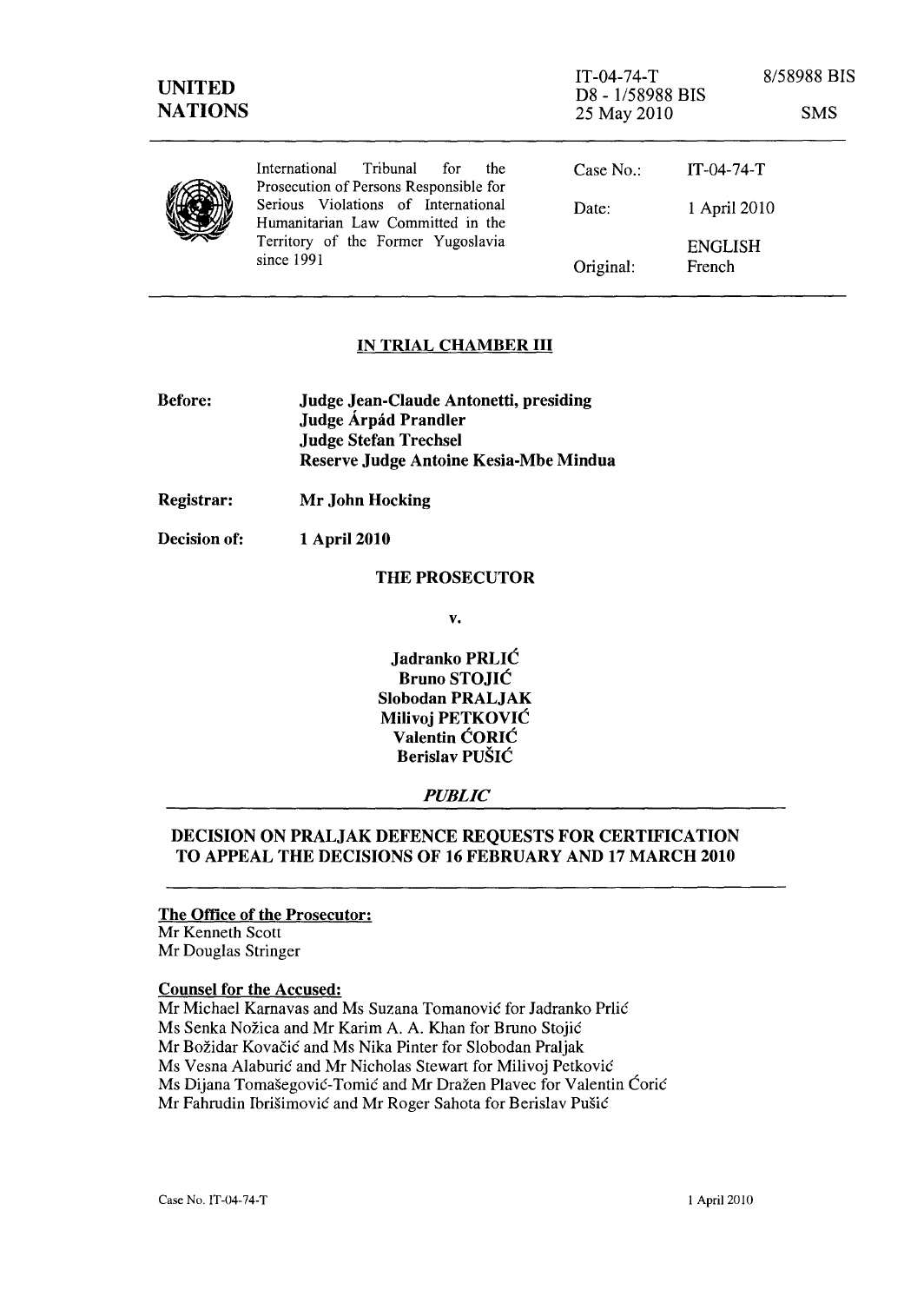**TRIAL CHAMBER III** ("Chamber") of the International Tribunal for the Prosecution of Persons Responsible for Serious Violations of International Humanitarian Law Committed in the Territory of the Former Yugoslavia since 1991 ("Tribunal"),

**SEIZED** of "Slobodan Praljak's Request for Certification to Appeal the 'Decision on Slobodan Praljak's Motion to Admit Evidence Pursuant to Rule 92 *his* of the Rules"', filed publicly with public Annexes, pursuant to Rules 54, 73 and 82 of the Rules of Procedure and Evidence ("Rules"), by Counsel for the Accused Praljak ("Praljak Defence") on 8 March 2010 ("First Request"), in which the Praljak Defence requests that the Chamber certify the appeal it intends to lodge against the "Decision on Slobodan Praljak's Motion to Admit Evidence Pursuant to Rule 92 *bis* of the Rules" rendered confidentially, by a majority, by the Chamber on 16 February 2010 ("92 *bis*  Decision"),

**SEIZED,** furthermore, of "Slobodan Praljak's Request for Certification to Appeal the *'Ordonnance portant sur la demande de la Defence Praljak d'obtenir une suspension du delai ordonne par la Chambre pour deposer 20 declarations ecrites ou comptes rendus de dépositions en vertu de l'article 92 bis <i>du Règlement*" filed publicly by the Praljak Defence, pursuant to Rules 54, 73 and 82 of the Rules, on 22 March 2010 ("Second Request"), in which the Praljak Defence requests that the Chamber certify the appeal it intends to lodge against the "Order on Request of Praljak Defence Seeking a Stay on the Time Limit Ordered by the Chamber for Filing 20 Written Statements or Transcripts of Evidence Pursuant to Rule 92 *bis* of the Rules", rendered publicly, by a majority, by the Chamber on 17 March 2010 ("Order of 17 March 2010"),

**NOTING** "Jadranko Prlic's Submissions in Support of Accused Praljak's Request for Certification to Appeal the Majority Decision Related to his Submission of 92 *his*  Statements & his Request for a Temporary Adjournment" ("Prlic Submission"), filed publicly by Counsel for the Accused Prlic ("Prlic Defence") on 26 March 2010,

**NOTING** the "Prosecution Response to Slobodan Praljak's Request for Certification to Appeal Dated 22 March 2010 and Request for a Temporary Adjournment Dated 23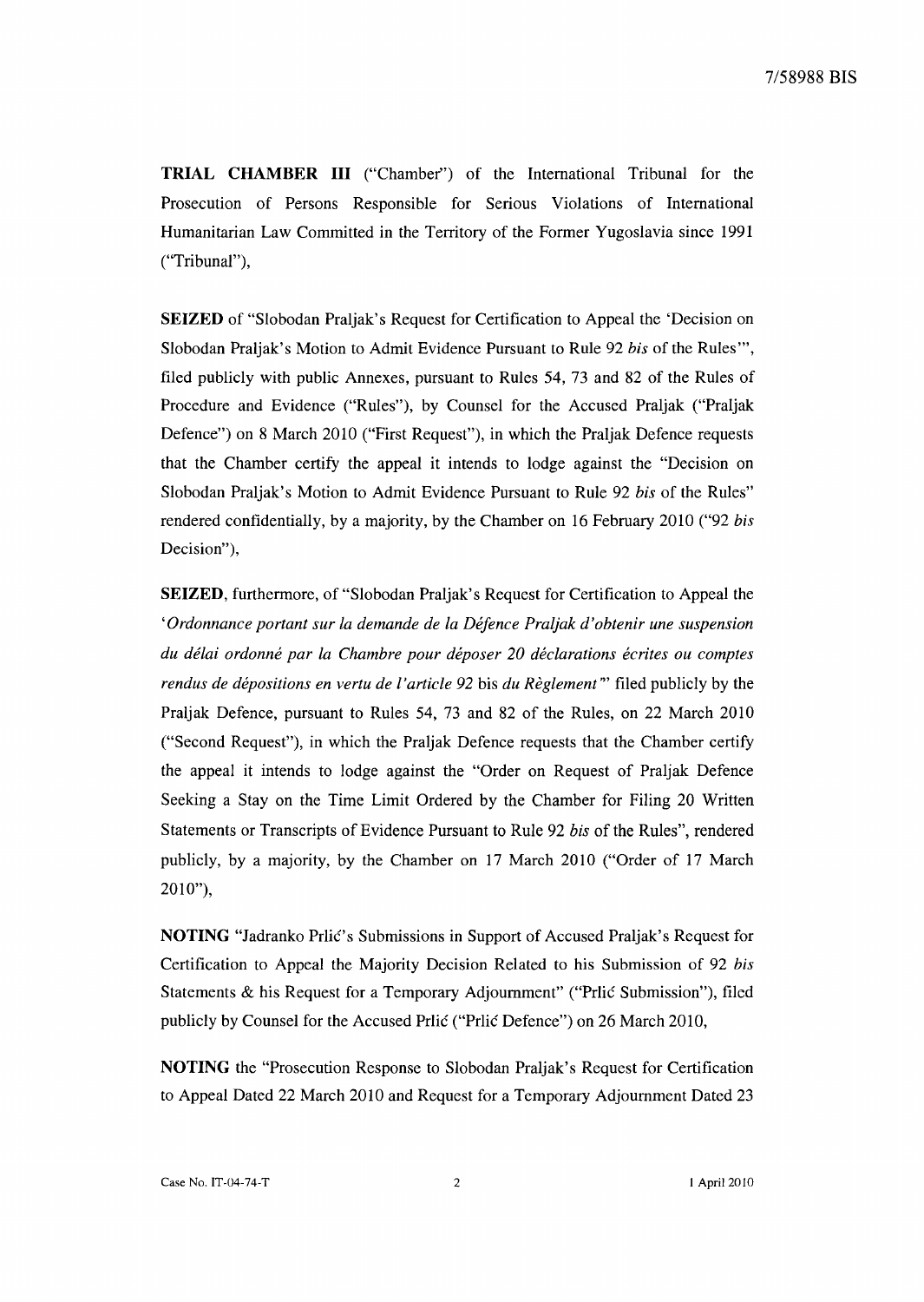March 2010" ("Prosecution Response"), filed publicly by the Prosecution on 26 March 2010,

NOTING the 92 *his* Decision in which the Chamber decided to send back to the Praljak Defence the written statements and transcripts of testimonies sought for admission pursuant to Rule 92 *his* of the Rules and ordered the Praljak Defence to file a new request containing a maximum of 20 statements or transcripts of testimonies within a three- week time  $limit<sub>i</sub>$ <sup>1</sup>

NOTING the Order of 17 March 2010, in which the Chamber denied the Praljak Defence request to stay the three-week time limit within which to file the 20 written statements or transcripts of testimonies in accordance with the admissibility criteria of Rule 92 *his* of the Rules, and ordered the Praljak Defence to file them by 22 March 2010 at the latest, $2$ 

CONSIDERING that the other Defence teams have not filed a response to the First Request or to the Second Request,

CONSIDERING, *in limine,* that the Chamber notes that the Prlic Submission, however, presented in reference to the Second Request and the request for a temporary adjournment<sup>3</sup> which are not the subject of this decision, intends in reality to respond principally to the merits of the First Request; that the part of this Submission pertaining to the First Request was filed out of time, namely on 26 March 2010 whereas it should have been filed on 22 March 2010 at the latest; that the Prlic Defence did not request of the Chamber an extension of the time limit within which to file its submission; that the existence of the Second Request filed by the Praljak Defence on 22 March 2010 did not mean that the time limit for filing the responses to the First Request had been extended; that, consequently, the Chamber will not take into consideration the arguments presented by the Prlic Defence with regard to the response to the First Request,

CONSIDERING that pursuant to Rule 73 (B) of the Rules, "Decisions on all motions are without interlocutory appeal save with certification by the Trial Chamber, which

<sup>I</sup>92 *his* Decision, p. 20.

 $2$  Order of 17 March 2010, p. 4.

<sup>&</sup>lt;sup>3</sup> "Slobodan Praljak's Request for a Temporary Adjournment", 23 March 2010, public and urgent.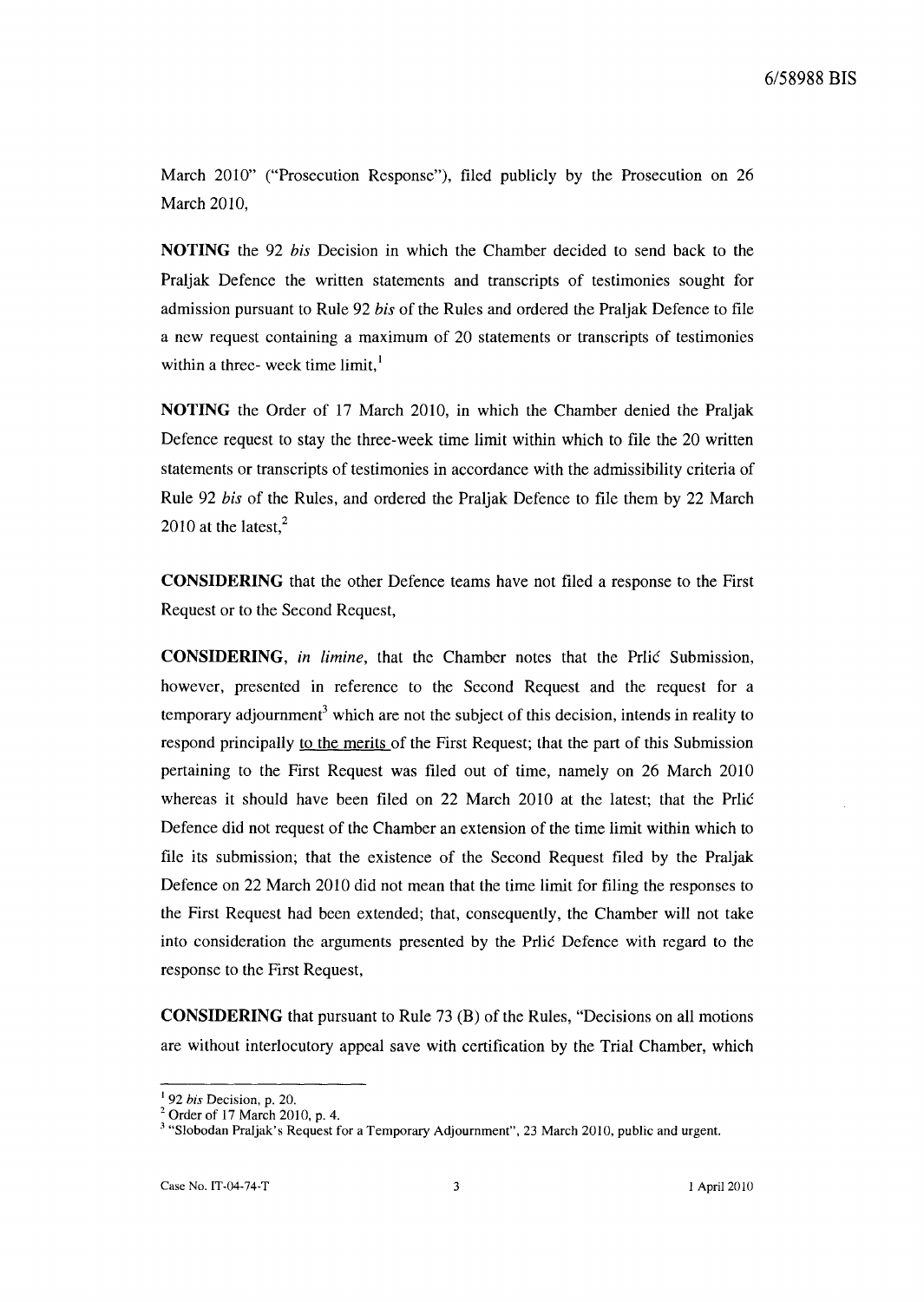may grant such certification if the decision involves an issue that would significantly affect the fair and expeditious conduct of the proceedings or the outcome of the trial, and for which, in the opinion of the Trial Chamber, an immediate resolution by the Appeals Chamber may materially advance the proceedings.",

**CONSIDERING,** consequently, that certification to appeal is a matter for the discretionary power of the Chamber which must, in any event, make a preliminary assessment that the two cumulative requirements set forth in Rule 73 (B) of the Rules have been met in this case,<sup>4</sup>

**CONSIDERING** that the Chamber recalls that in its 92 *his* Decision, it sent back the requests for admission presented in accordance with Rule 92 *his* of the Rules to the Praljak Defence on the ground that the significant volume of the written statements and transcripts of testimonies sought for admission were contrary to the admissibility conditions of Rule 92 *his* (A) of the Rules and that the problems of form prevented the proper management of the said statements and transcripts of testimonies,<sup>5</sup>

**CONSIDERING** that in its 92 *his* Decision, the Chamber found that, if in other circumstances the Chamber itself could have proceeded with redacting the inadmissible passages on a case-by-case basis,<sup>6</sup> the size of the material sought for admission, the length of the submitted written statements and the transcripts of testimonies, their repetitive nature, their lack of relevance, the noted problems of form and the confusion between the statements and/or transcripts of testimonies and their bearing on the acts and conduct of the Accused as charged in the Amended Indictment of 11 June 2008 ("Indictment") and those not charged in the Indictment, prevent the Chamber from making a case-by-case assessment,?

**CONSIDERING** nevertheless that, since the Praljak Defence case closed on 13 October 20098 and that it is no longer in a position to call *viva voce* witnesses, the Chamber found in the 92 *bis* Decision that it was not appropriate to deny without

*<sup>4</sup> The Prosecutor v. Pavle Strugar,* Case No. IT *-01-42-T,* "Decision on Defence Motion for Certification", 17 June 2004, para. 2.

<sup>5 92</sup> *his* Decision, paras 36-46.

<sup>6</sup>"Decision on Prosecution Motion for Admission of Evidence Pursuant to Rule 92 *his* of the Rules (Heliodrom and Generally)", 12 December 2007, confidential; "Decision on Admission of Evidence Pursuant to Rule 92 *his* (A) of the Rules (Brix-Anderson)", 23 January 2008, public. <sup>7</sup>92 *his* Decision, para. 47.

<sup>&</sup>lt;sup>8</sup> Date of the appearance of the last witness called by the Praljak Defence.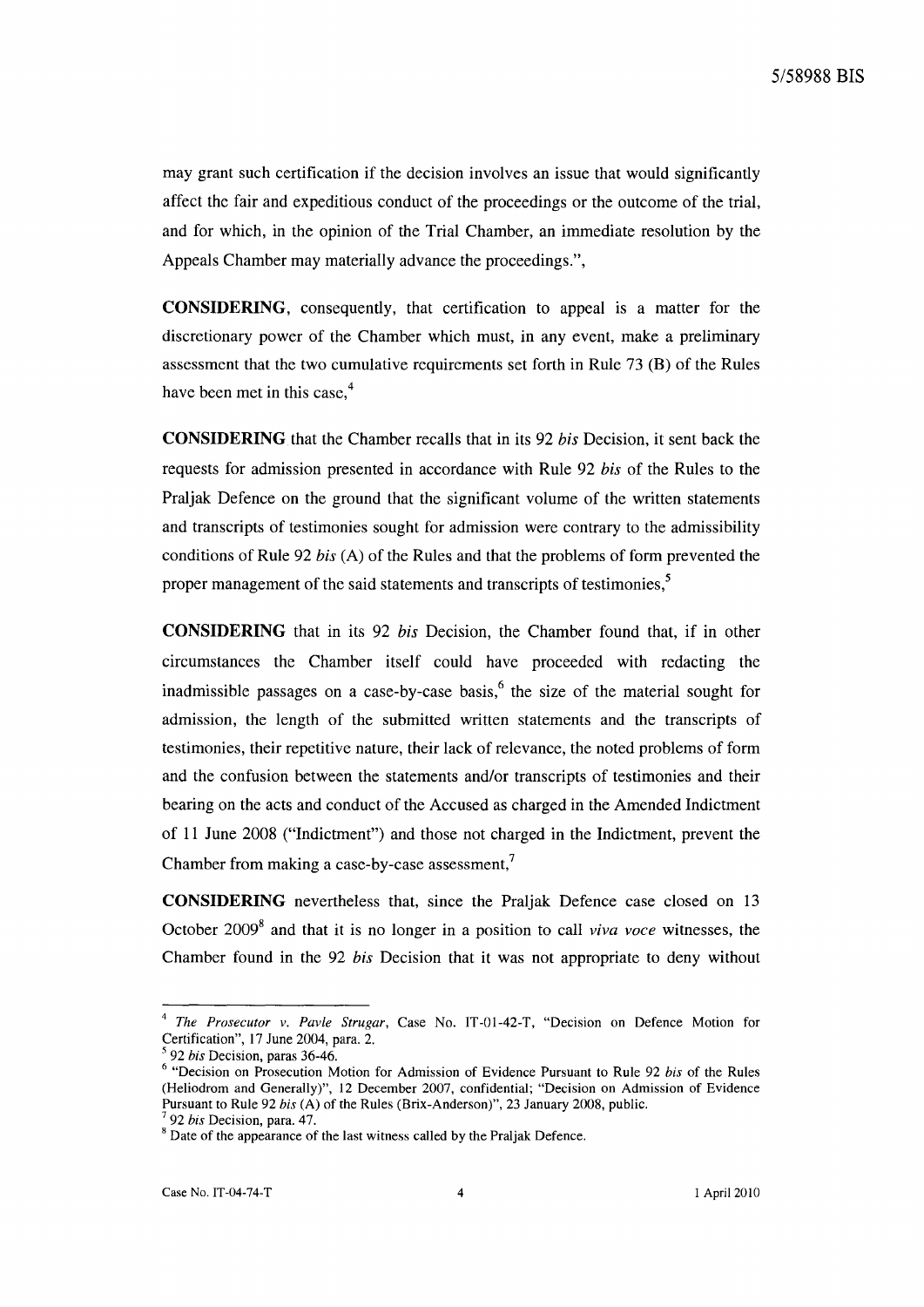exception the requests for admission filed by the Praljak Defence; out of a concern for fairness, the Chamber, therefore, decided to send back the requests for admission filed pursuant to Rule 92 *his* specifying to the Praljak Defence that it was their responsibility to proceed with a new selection, notably taking into consideration the Chamber's instructions. <sup>9</sup>

**CONSIDERING** that the Chamber consequently ordered the Praljak Defence to file within a three-week deadline a maximum of 20 written statements or transcripts of testimonies satisfying the admissibility criteria as set forth in Rule 92 *his* of the Rules, and not exceeding a reasonable number of pages, that is, thirty pages for the written statements.<sup>10</sup>

**CONSIDERING** that in the First Request, the Praljak Defence requests certification to appeal the 92 *his* Decision by submitting principally that the Chamber has abdicated the responsibility incumbent upon it to rule on requests for admission;  $\frac{1}{1}$  that the 92 *bis* Decision is arbitrary,<sup>12</sup> capricious<sup>13</sup> and based on erroneous analysis;<sup>14</sup> that this constitutes a violation by the Chamber of the rights of the Accused to present his case in a fair and equitable manner,<sup>15</sup>

**CONSIDERING** that the Chamber finds that the First Request raises a question of principle relating to the use and application of Rule 92 *his* of the Rules, and that this issue would significantly affect the fair conduct of the proceedings and its outcome in that it is, according to the Praljak Defence, crucial to the presentation of its case,

**CONSIDERING,** furthermore, that Article 21 (2) of the Statute which guarantees the Accused's right to a fair trial is central to the issue raised by the Praljak Defence in requesting certification to appeal the 92 *his* Decision,

**CONSIDERING,** consequently, that although the Chamber, by a majority, is satisfied that the 92 *his* Decision is well-founded, it considers that the Praljak Defence has demonstrated that the 92 *his* Decision deals with an issue that would significantly

<sup>992</sup> *his* Decision, para. 47.

<sup>&</sup>lt;sup>10</sup> 92 *his* Decision, paras 38 and 48.

<sup>&</sup>lt;sup>11</sup> First Request, paras 4-7.

 $^{12}$  First Request, paras 22-26.

<sup>&</sup>lt;sup>13</sup> First Request, paras 27-28.

 $14$  First Request, paras 29-30.

<sup>&</sup>lt;sup>15</sup> First Request, paras 8-21.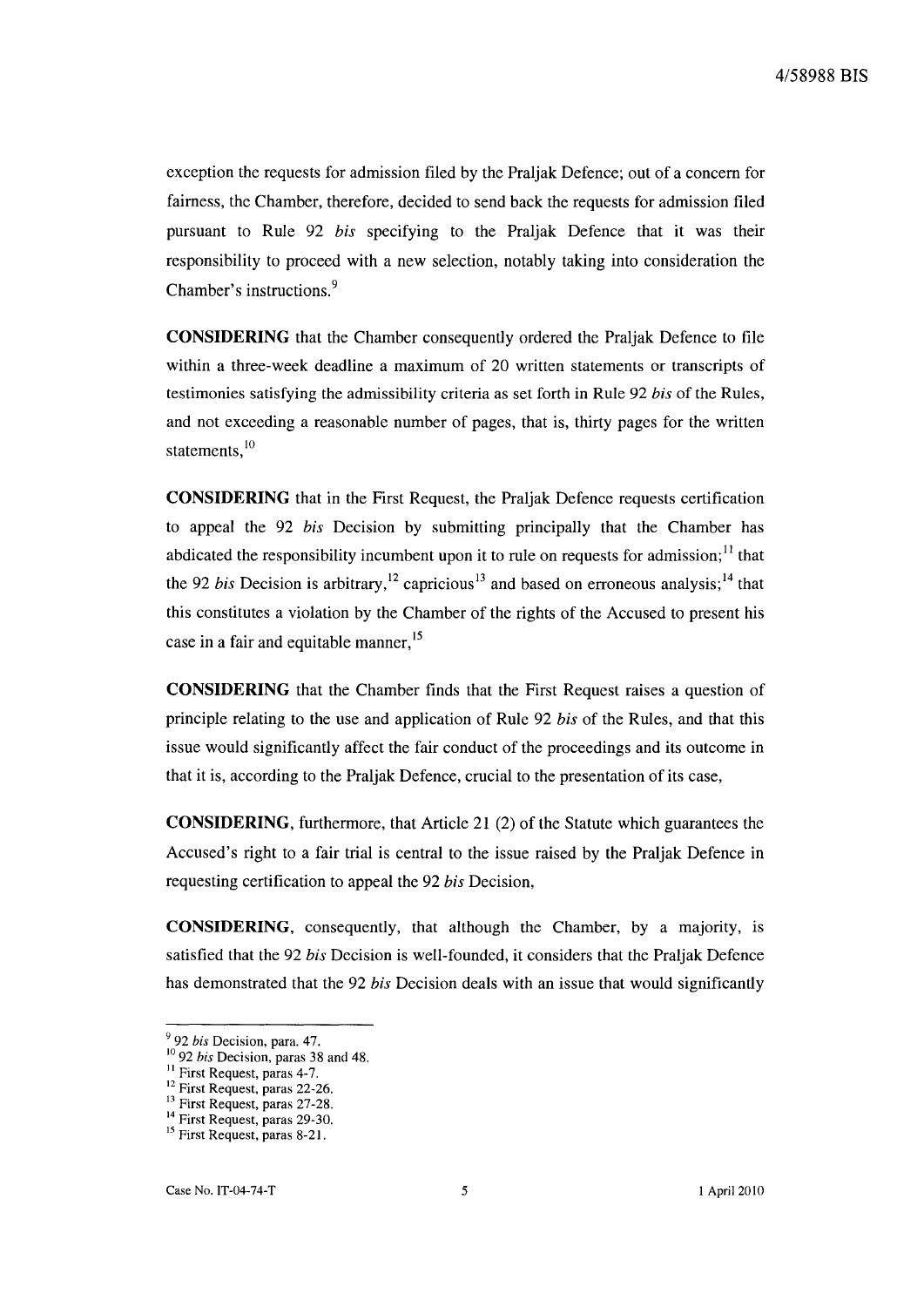affect the fair conduct of the proceedings or its outcome, and that the immediate resolution of the issue by the Appeals Chamber may materially advance the proceedings,

**CONSIDERING** that in the Second Request, the Praljak Defence requests certification to appeal on the grounds that the Order of 17 March 2010 constitutes a prejudice in that it obliges the Defence to select 20 written statements and disregard the remaining written statements and transcripts of testimonies;<sup>16</sup> that it submits that the First Request and the Second Request form an undivided whole<sup>17</sup> and that the Chamber fails to justify the need to impose a three-week deadline,<sup>18</sup>

**CONSIDERING** that with regard to the Second Request, the Chamber notes that the Prosecution opposes the certification to appeal on the ground that the Praljak Defence does not establish that the Order of 17 March 2010 constitutes an error<sup>19</sup> or cause him prejudice<sup>20</sup> that would justify the certification to appeal, and that, consequently, the Praljak Defence presents no issue that would significantly affect the fair and expeditious conduct of the proceedings where the immediate resolution of the issue by the Appeals Chamber could materially advance the proceedings. $2<sup>1</sup>$ 

**CONSIDERING** that the Chamber notes that the Prlic Defence supports the certification to appeal the Second Request by referring to the Dissenting Opinion of the Presiding Judge attached to the Order of 17 March 2010 and to the arguments submitted by the Praljak Defence, $22$ 

**CONSIDERING** that the Chamber recalls that in the Order of 17 March 2010 it held that the obligation imposed on the Praljak Defence to comply with the provisions of the 92 *his* Decision and file 20 written statements or transcripts of testimonies within the time limit ordered by the Chamber stood distinct from the request for certification to appeal the 92 *bis* Decision;<sup>23</sup> that the said Request for certification to appeal did not justify in itself the stay of time limit ordered by the Chamber, until such time as the

<sup>16</sup> Second Request, paras 11-15.

<sup>&</sup>lt;sup>17</sup> Second Request, para. 22.

<sup>18</sup> Second Request, paras 30-31.

<sup>&</sup>lt;sup>19</sup> Prosecution Response, para. 14.

<sup>&</sup>lt;sup>20</sup> Prosecution Response, para. 17.

<sup>&</sup>lt;sup>21</sup> Prosecution Response, para. 14.

<sup>&</sup>lt;sup>22</sup> Prlic Submission, paras 7-8.

<sup>23</sup> Order of 17 March 2010, p. 3.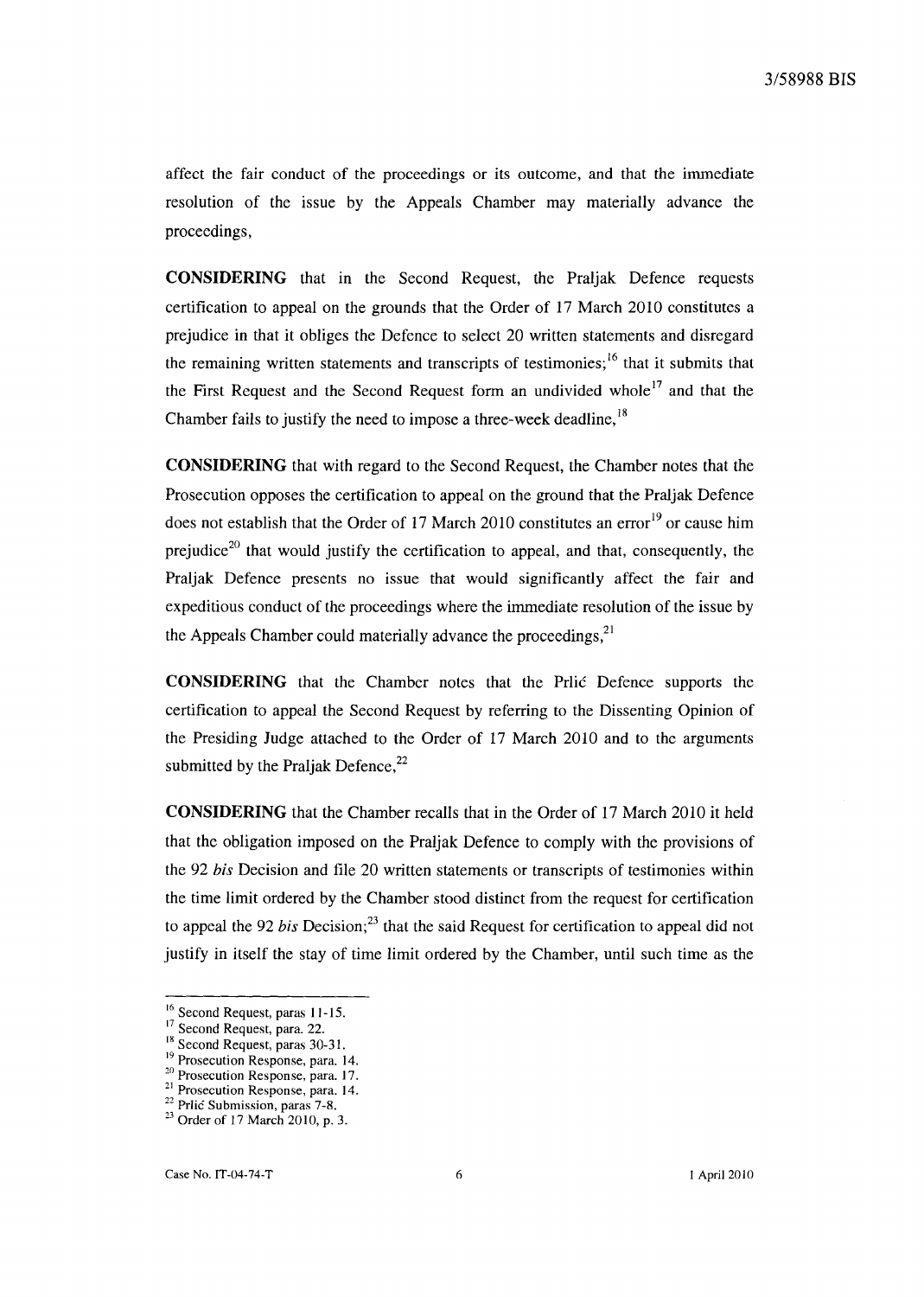issue of the certification to appeal, or possibly, of the appeal, has been resolved; $24$ that, furthermore, in support of the request for a stay of the time limit within which to file the 20 written statements or transcripts of testimonies, the Praljak Defence did not cite any further argument aside from the need to anticipate the settlement of the issue of the certification to appeal, $^{25}$ 

**CONSIDERING,** however, that the Chamber notes that it was seized of the Second Request from the Praljak Defence on the last day of the three-week time limit within which to file the 20 written statements and transcripts of testimonies,

**CONSIDERING** that under these circumstances and out of concern for the integrity of the proceedings, it is in the interests of justice to join the Second Request to the appeal relating to the First Request, and thus authorise the certification of the two Requests,

*<sup>24</sup> Ibidem.* 

*<sup>25</sup> Ibidem.*